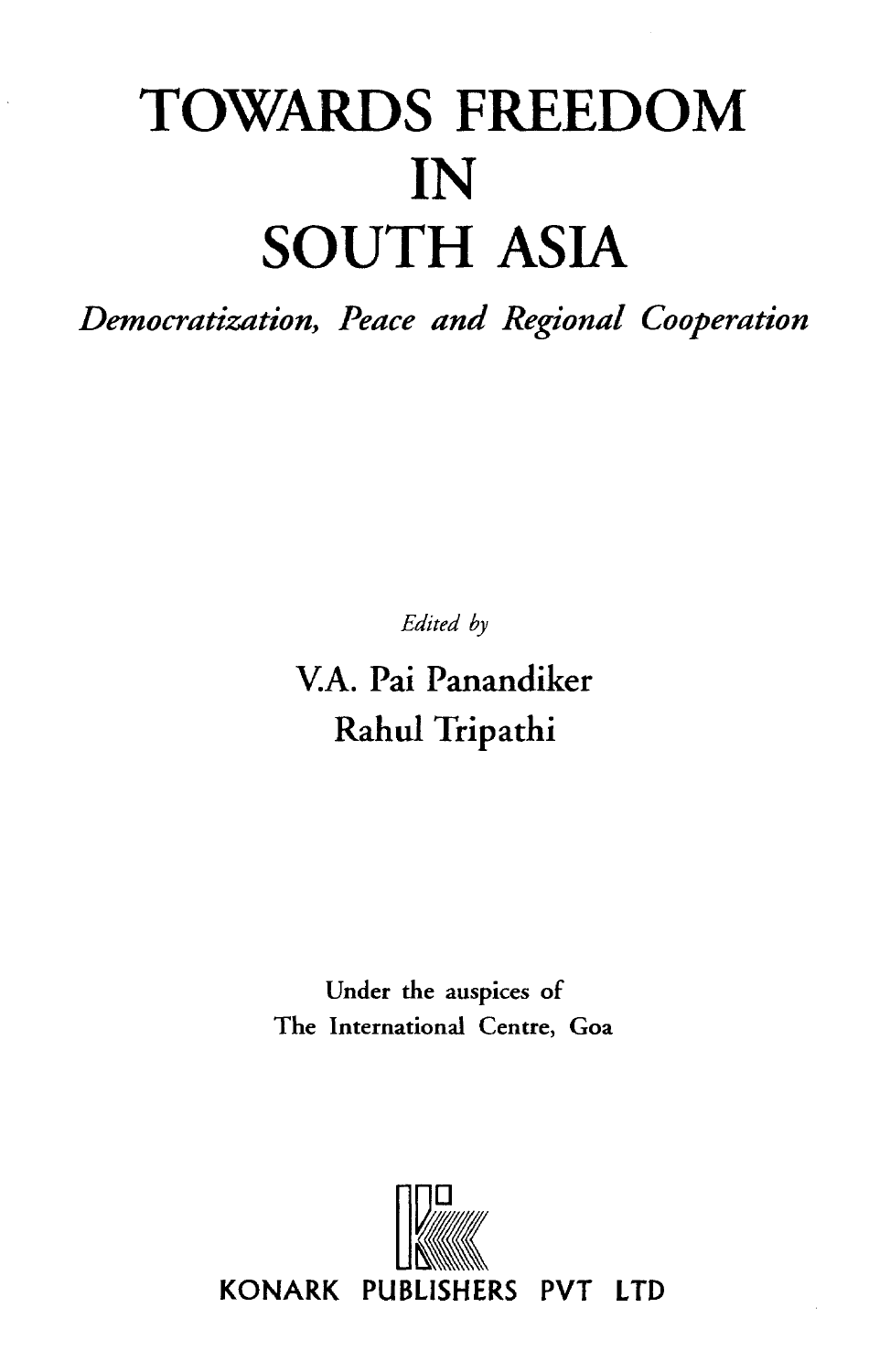Konark Publishers Pvt Ltd A -149, Main Vikas Marg, Delhi-110092 (INDIA) e-mail: [kppl23@bol.net.in](mailto:kppl23@bol.net.in) • [konarkpublishers@hotmail.com](mailto:konarkpublishers@hotmail.com)

Copyright © Editors, 2008

ISBN 81-220-0729-5

All rights reserved. No part of this book may be reproduced or utilised in any form or by any means, electronic or mechanical, including photocopying, recording, or by any information storage and retrieval system, without prior permission in writing from the publishers.

Typeset by The Laser Printers, New Delhi-110027

Printed at Swan Press, New Delhi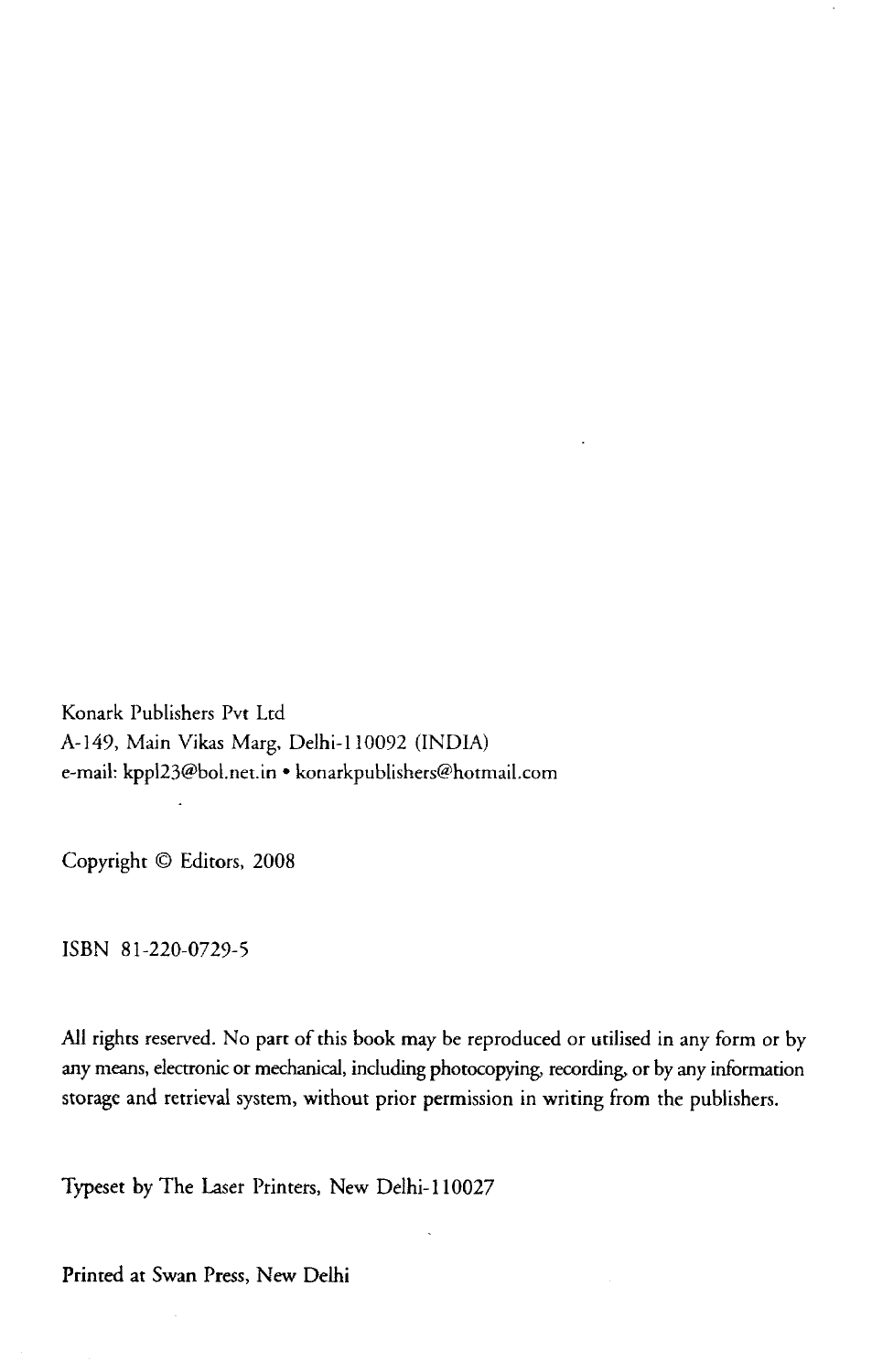# **Contents**

|    | Foreword                                                  | v    |
|----|-----------------------------------------------------------|------|
|    | Preface                                                   | vii  |
|    | Acknowledgements                                          | X1   |
|    | List of Contributors                                      | xiii |
| 1. | South Asia together: towards a new paradigm               | 1    |
|    | V.A. Pai Panandiker and Rahul Tripathi                    |      |
|    | PART I                                                    |      |
|    | <b>DEMOCRATIZATION: THE CHALLENGE WITHIN</b>              |      |
| 2. | Democratization and peace in South Asia                   | 17   |
|    | Kanti Bajpai                                              |      |
| 3. | Challenges to democratization: perspectives of structural |      |
|    | malgovernance in Bangladesh                               | 47   |
|    | Sumaiya Khair                                             |      |
| 4. | Democracy and problems of democratization in Nepal        | 65   |
|    | Indra Kumari Adhikari                                     |      |
| 5. | Civil society and the regeneration of India's democracy:  |      |
|    | potential and limits                                      | 81   |
|    | Amit Dholakia                                             |      |

 $\hat{\boldsymbol{\beta}}$  $\overline{\phantom{a}}$ 

ga sa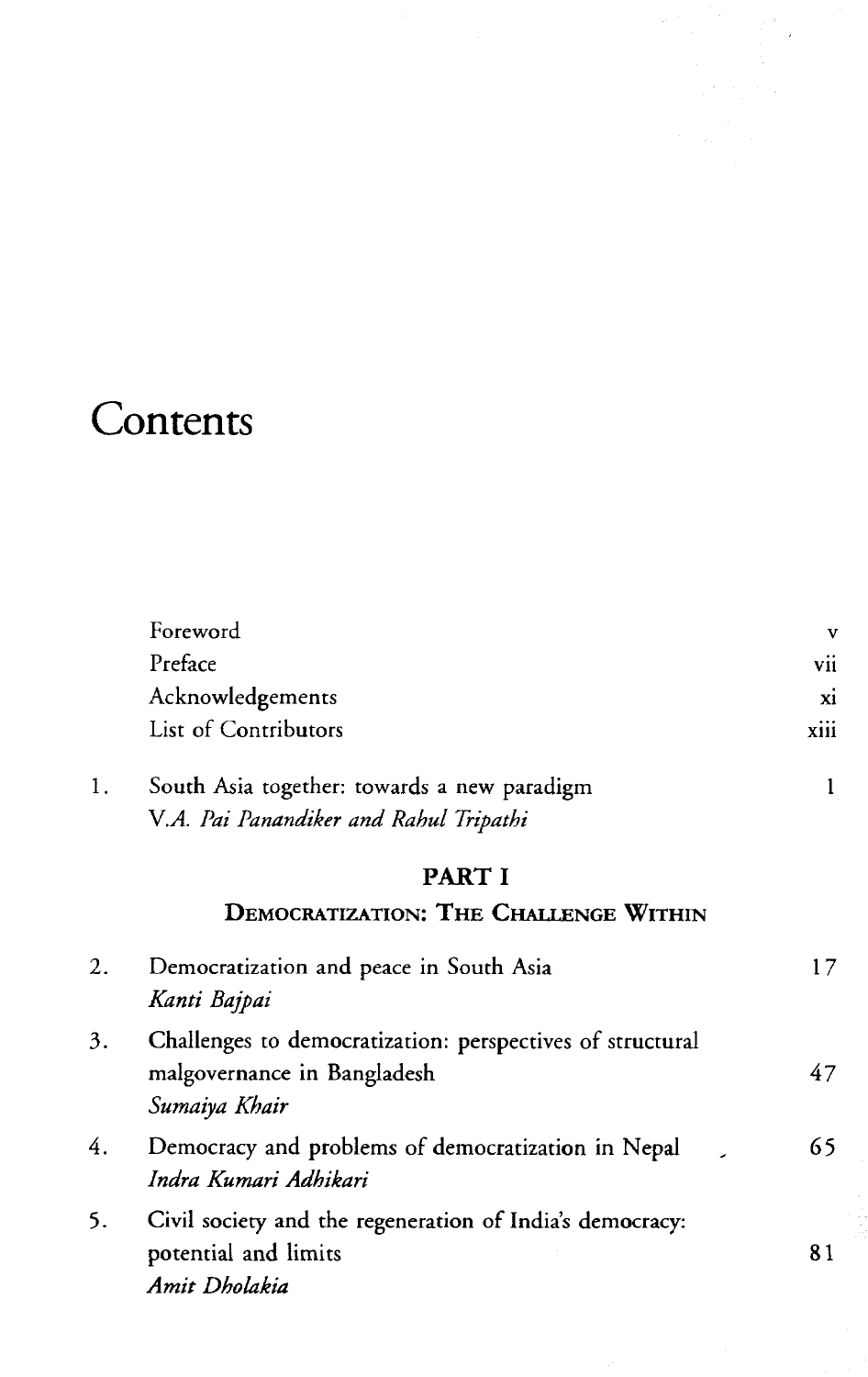### **XX**  $\leftrightarrow$  **TOWARDS FREEDOM IN SOUTH ASIA**

| 6. | From democratization to participatory democracy: state and |     |
|----|------------------------------------------------------------|-----|
|    | non-state initiatives in India<br>Aureliano Fernandes      | 94  |
| 7. | Democratization in Sri Lanka<br>Dushyantha Mendis          | 113 |
| 8. | Democratization in Pakistan<br>Beena Sarwar                | 135 |

# PART II

## **PEACE AND SECURITY: LOCATING THE REALITY**

| 9.  | Globalization and South Asian security: new opportunities and<br>challenges<br>C. Raja Mohan                            | 149 |
|-----|-------------------------------------------------------------------------------------------------------------------------|-----|
| 10. | Winning peace in weaponized South Asia: conundrums and<br>promises<br>Ehsanul Haque                                     | 168 |
| 11. | Maoist movement in Nepal: implications for peace and<br>security in South Asia<br>Amresh Kumar Singh                    | 185 |
| 12. | India: security challenges and response<br>Rajesh M. Basrur                                                             | 221 |
| 13. | Peace and security: perspectives from Sri Lanka<br>Amalie Ellegala Seneviratne                                          | 233 |
|     | PART III                                                                                                                |     |
|     | REGIONAL COOPERATION: LOOKING AHEAD                                                                                     |     |
| 14. | Reshaping regional cooperation and integration process in<br>South Asia<br>Mahendra P. Lama                             | 265 |
| 15. | Regional cooperation for investment in South Asia: in<br>search of new areas for cooperation<br>Khondaker Golam Moazzem | 300 |